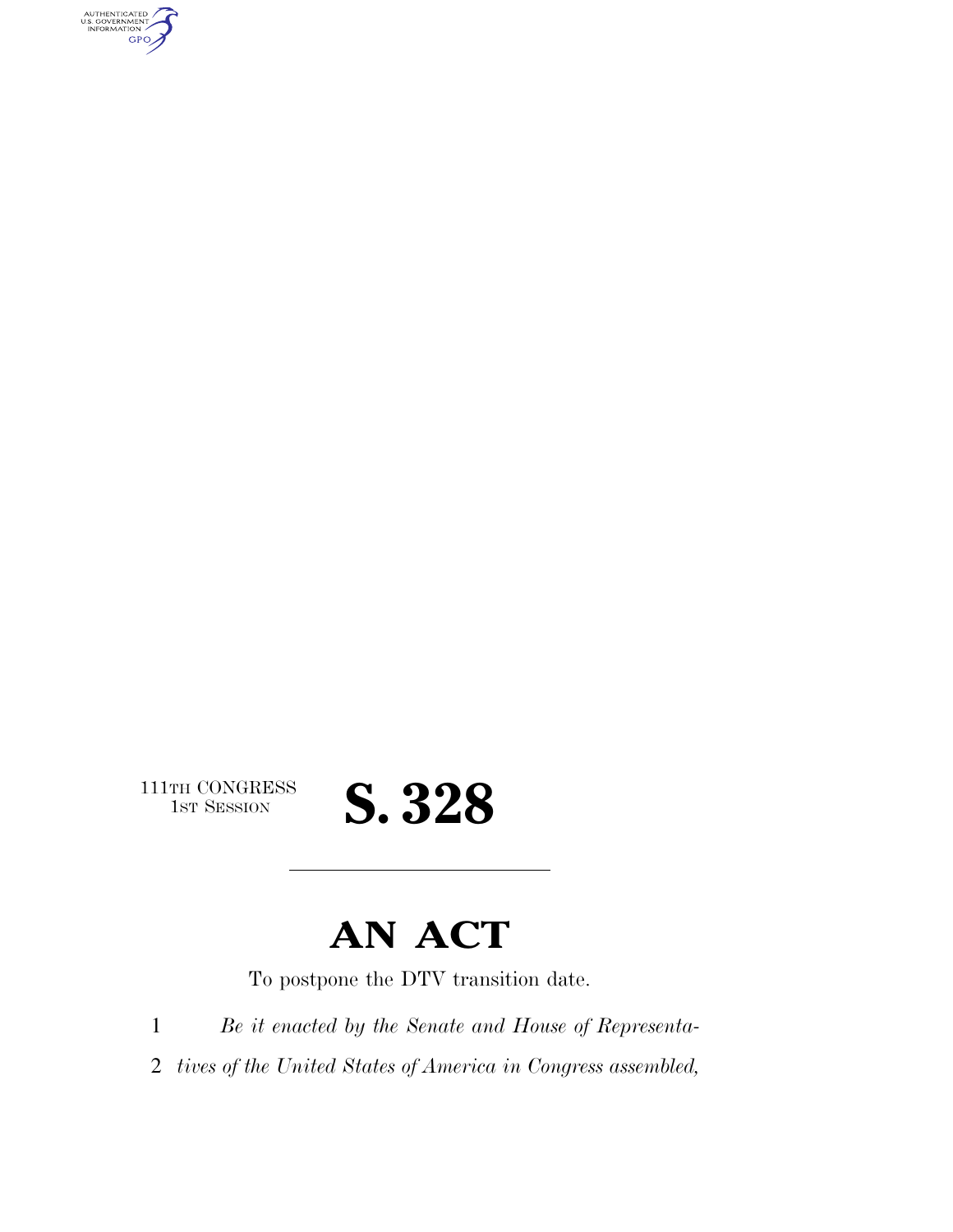**SECTION 1. SHORT TITLE.** 

This Act may be cited as the ''DTV Delay Act''.

#### **SEC. 2. POSTPONEMENT OF DTV TRANSITION DATE.**

 (a) IN GENERAL.—Section 3002(b) of the Digital Television Transition and Public Safety Act of 2005 (47 U.S.C. 309 note) is amended—

 (1) by striking ''February 18, 2009;'' in para-graph (1) and inserting ''June 13, 2009;''; and

 (2) by striking ''February 18, 2009,'' in para-graph (2) and inserting ''that date''.

 (b) EXTENSION OF COUPON PROGRAM.—Section  $3005(c)(1)(A)$  of that Act (47 U.S.C. 309 note) is amend- ed by striking ''March 31, 2009,'' and inserting ''July 31, 2009,''.

(c) CONFORMING AMENDMENTS.—

16 (1) Section  $3008(a)(1)$  of that Act (47 U.S.C. 309 note) is amended by striking ''February 17, 2009.'' and inserting ''June 12, 2009.''.

19 (2) Section  $309(j)(14)(A)$  of the Communica-20 tions Act of 1934  $(47 \text{ U.S.C. } 309(j)(14)(A))$  is amended by striking ''February 17, 2009.'' and in-serting ''June 12, 2009.''.

23 (3) Section  $337(e)(1)$  of the Communications 24 Act of 1934 (47 U.S.C.  $337(e)(1)$ ) is amended by striking ''February 17, 2009,'' and inserting ''June 12, 2009,''.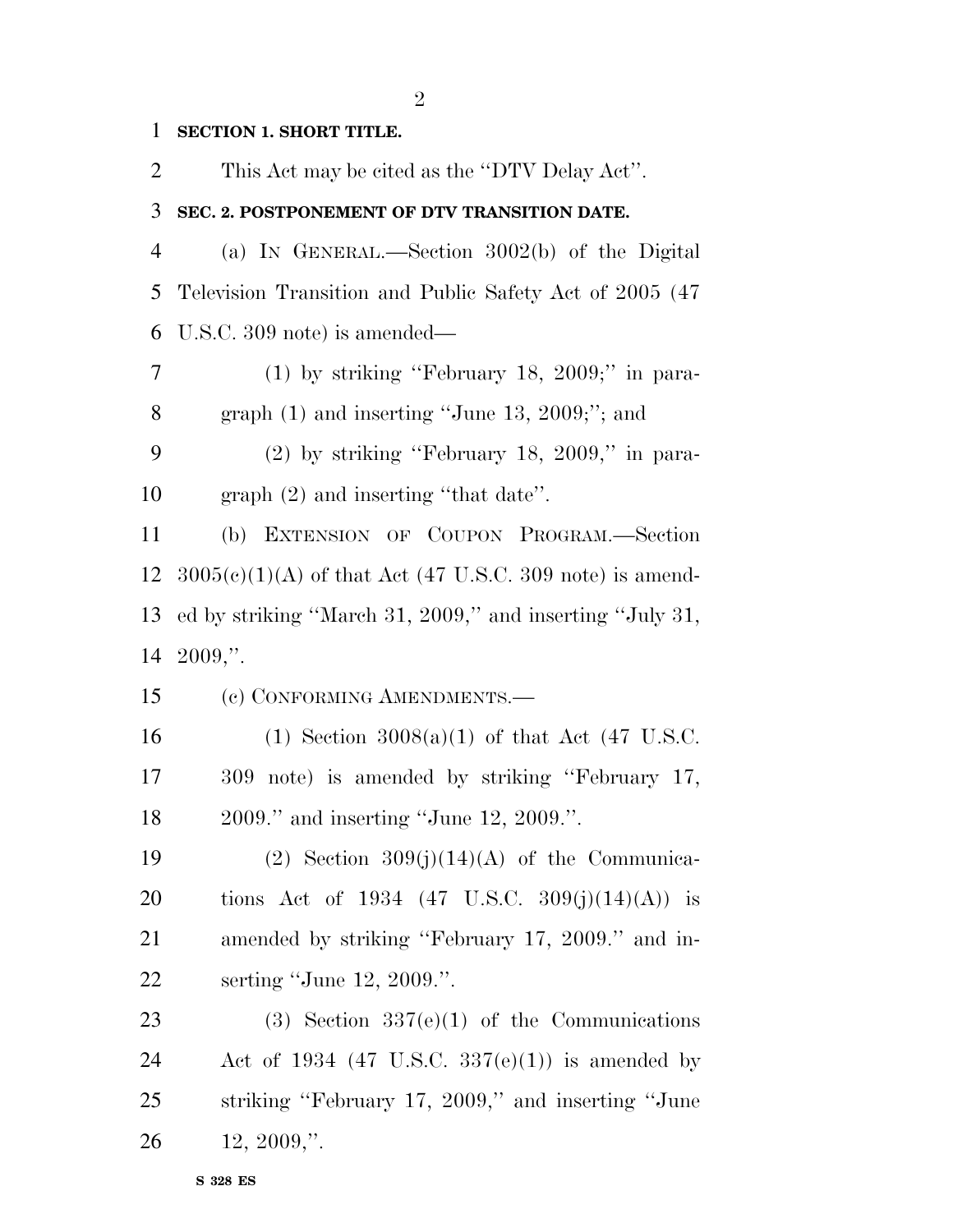| $\mathbf{1}$   | (d) LICENSE TERMS.—                                          |
|----------------|--------------------------------------------------------------|
| $\overline{2}$ | (1) EXTENSION.—The Federal Communications                    |
| 3              | Commission shall extend the terms of the licenses            |
| $\overline{4}$ | for the recovered spectrum, including the license pe-        |
| 5              | riod and construction requirements associated with           |
| 6              | those licenses, for a 116-day period.                        |
| 7              | (2) DEFINITION.—In this subsection, the term                 |
| 8              | "recovered spectrum" means-                                  |
| 9              | (A) the recovered analog spectrum, as such                   |
| 10             | term is defined in section $309(j)(15)(C)(vi)$ of            |
| 11             | the Communications Act of 1934; and                          |
| 12             | (B) the spectrum excluded from the defini-                   |
| 13             | tion of recovered analog spectrum by subclauses              |
| 14             | $(I)$ and $(II)$ of such section.                            |
| 15             | SEC.<br>MODIFICATION OF DIGITAL-TO-ANALOG CON-<br>3.         |
| 16             | <b>VERTER BOX PROGRAM.</b>                                   |
| 17             | TREATMENT OF EXPIRED COUPONS.-Section<br>(a)                 |
| 18             | $3005(e)(1)$ of the Digital Television Transition and Public |
| 19             | Safety Act of 2005 (47 U.S.C. 309 note) is amended by        |
| 20             | adding at the end the following:                             |
| 21             | "(D) EXPIRED COUPONS.—The Assistant                          |
| <u>22</u>      | Secretary may issue to a household, upon re-                 |
| 23             | quest by the household, one replacement coupon               |
| 24             | for each coupon that was issued to such house-               |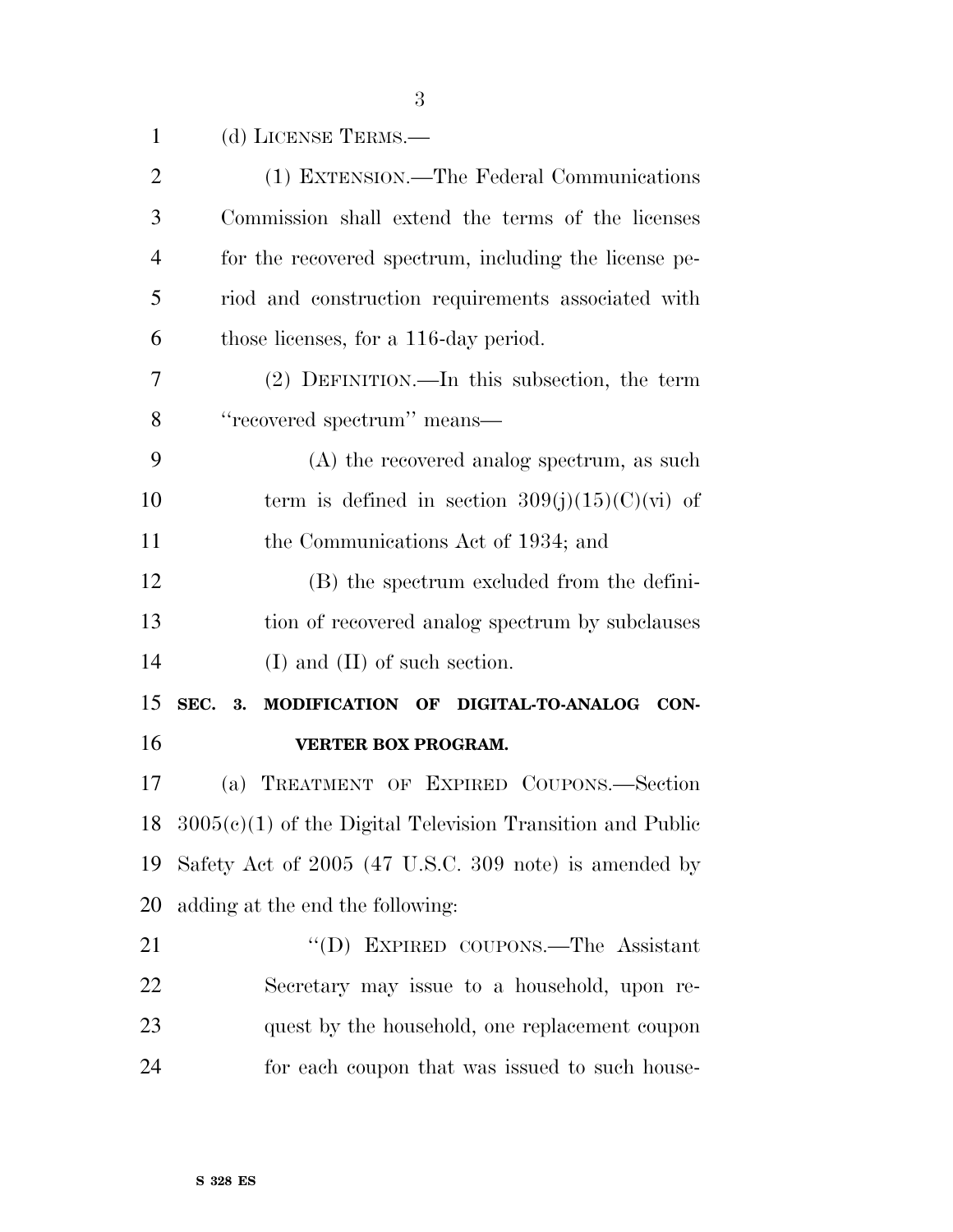hold and that expired without being re-deemed.''.

 (b) CONFORMING AMENDMENT.—Section 3005(c)(1)(A) of the Digital Television Transition and Public Safety Act of 2005 (47 U.S.C. 309 note) is amend- ed by striking ''receives, via the United States Postal Serv-ice,'' and inserting ''redeems''.

#### **SEC. 4. IMPLEMENTATION.**

 (a) PERMISSIVE EARLY TERMINATION UNDER EX- ISTING REQUIREMENTS.—Nothing in this Act is intended to prevent a licensee of a television broadcast station from terminating the broadcasting of such station's analog tele- vision signal (and continuing to broadcast exclusively in the digital television service) prior to the date established by law under section 3002(b) of the Digital Television Transition and Public Safety Act of 2005 for termination of all licenses for full-power television stations in the ana- log television service (as amended by section 2 of this Act) so long as such prior termination is conducted in accord- ance with the Federal Communications Commission's re- quirements in effect on the date of enactment of this Act, including the flexible procedures established in the Matter of Third Periodic Review of the Commission's Rules and Policies Affecting the Conversion to Digital Television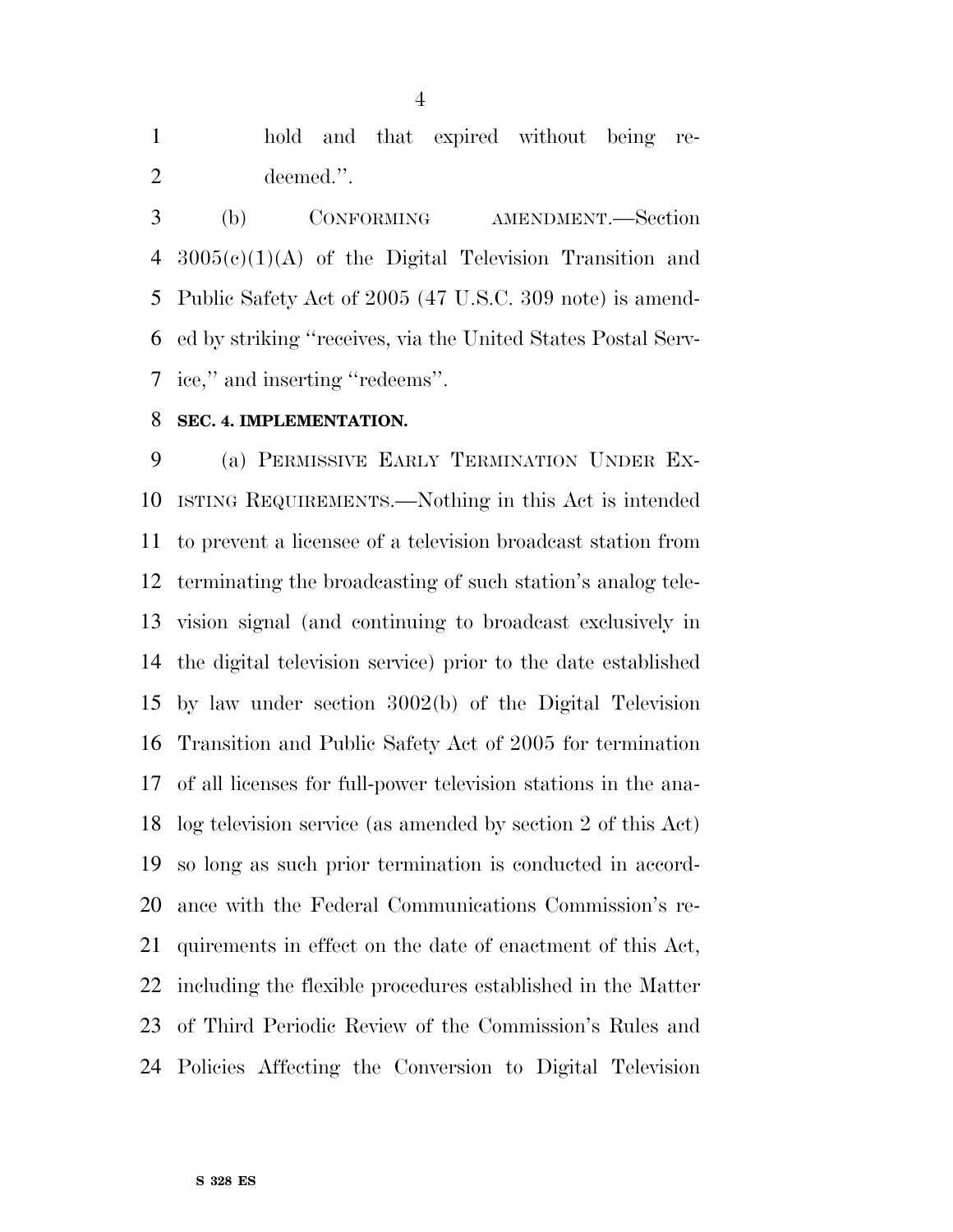(FCC 07–228, MB Docket No. 07–91, released December 31, 2007).

 (b) PUBLIC SAFETY RADIO SERVICES.— (1) USE ON CLEARED SPECTRUM.—Notwith- standing the amendments made by section 2, if— (A) a television broadcast station ceases the broadcasting of such station's analog tele- vision service under subsection (a) of this sec- tion prior to June 12, 2009, and (B) as a consequence of such cessation, spectrum between frequencies 768 and 776 megahertz, inclusive, and 798 and 806 mega- hertz, inclusive, becomes available for non-tele- vision broadcast use prior to June 12, 2009, the Federal Communications Commission shall permit the use of such spectrum for authorized public safety radio services if the Commission determines that such use is in the public inter- est and does not cause harmful interference to full-power television stations in the analog or digital television service.

 (2) EXPEDITED PROCEDURES.—The Federal Communications Commission may use expedited pro- cedures, and may waive such rules as may be nec-essary, to make a determination on an application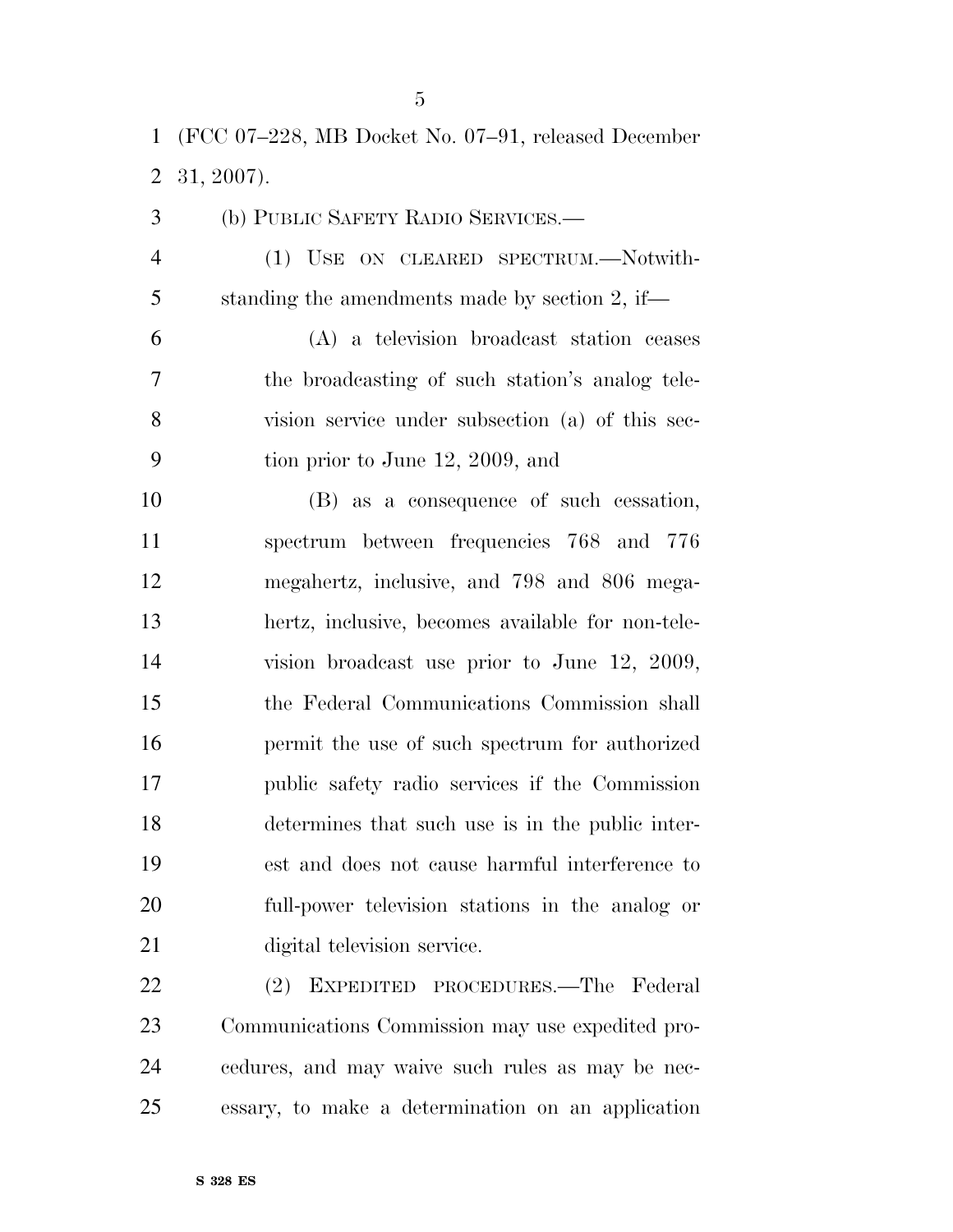made under paragraph (1) to begin such use of such spectrum by a public safety agency (as such term is defined in section 3006(d)(1) of the Digital Tele- vision Transition and Public Safety Act of 2005) in not less than 2 weeks after the date of submission of such application.

 (c) EXPEDITED RULEMAKING.—Notwithstanding any other provision of law, the Federal Communications Commission and the National Telecommunications Infor- mation Administration shall, not later than 30 days after the date of enactment of this Act, each adopt or revise its rules, regulations, or orders or take such other actions as may be necessary or appropriate to implement the pro- visions, and carry out the purposes, of this Act and the amendments made by this Act.

#### **SEC. 5. EXTENSION OF COMMISSION AUCTION AUTHORITY.**

 Section 309(j)(11) of the Communications Act of 18 1934 (47 U.S.C.  $309(j)(11)$ ) is amended by striking ''2011.'' and inserting ''2012.''.

#### **SEC. 6. EMERGENCY DESIGNATION.**

 Each amount made available under section 3005 of the Digital Television Transition and Public Safety Act of 2005 (47 U.S.C. 309 note) as a result of the amend- ments made by this Act is designated as an emergency requirement and necessary to meet emergency needs pur-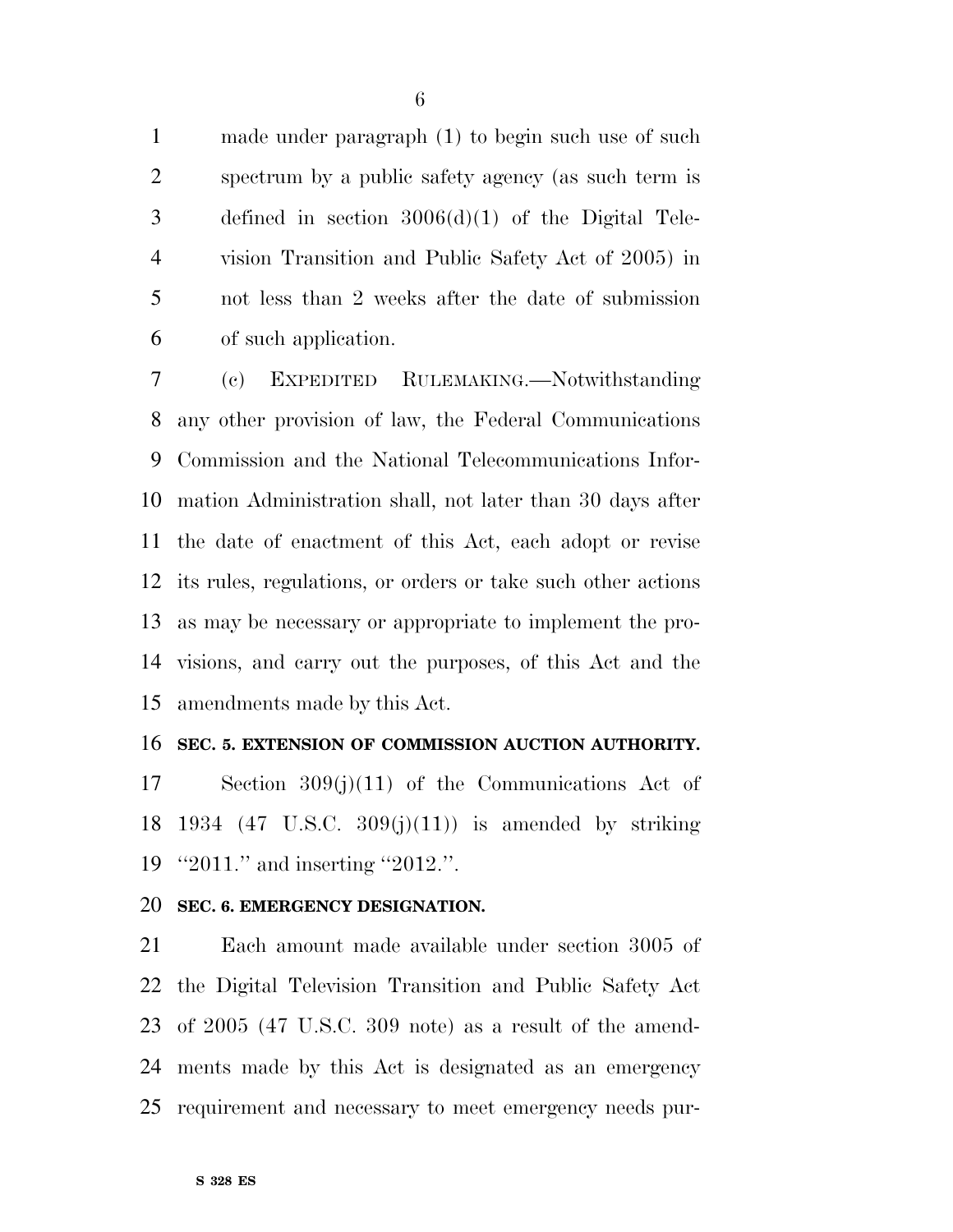suant to section 204(a) of S. Con. Res. 21 (110th Con- gress) and section 301(b)(2) of S. Con. Res. 70 (110th Congress), the concurrent resolutions on the budget for fiscal years 2008 and 2009.

Passed the Senate January 26, 2009. Attest:

*Secretary.*